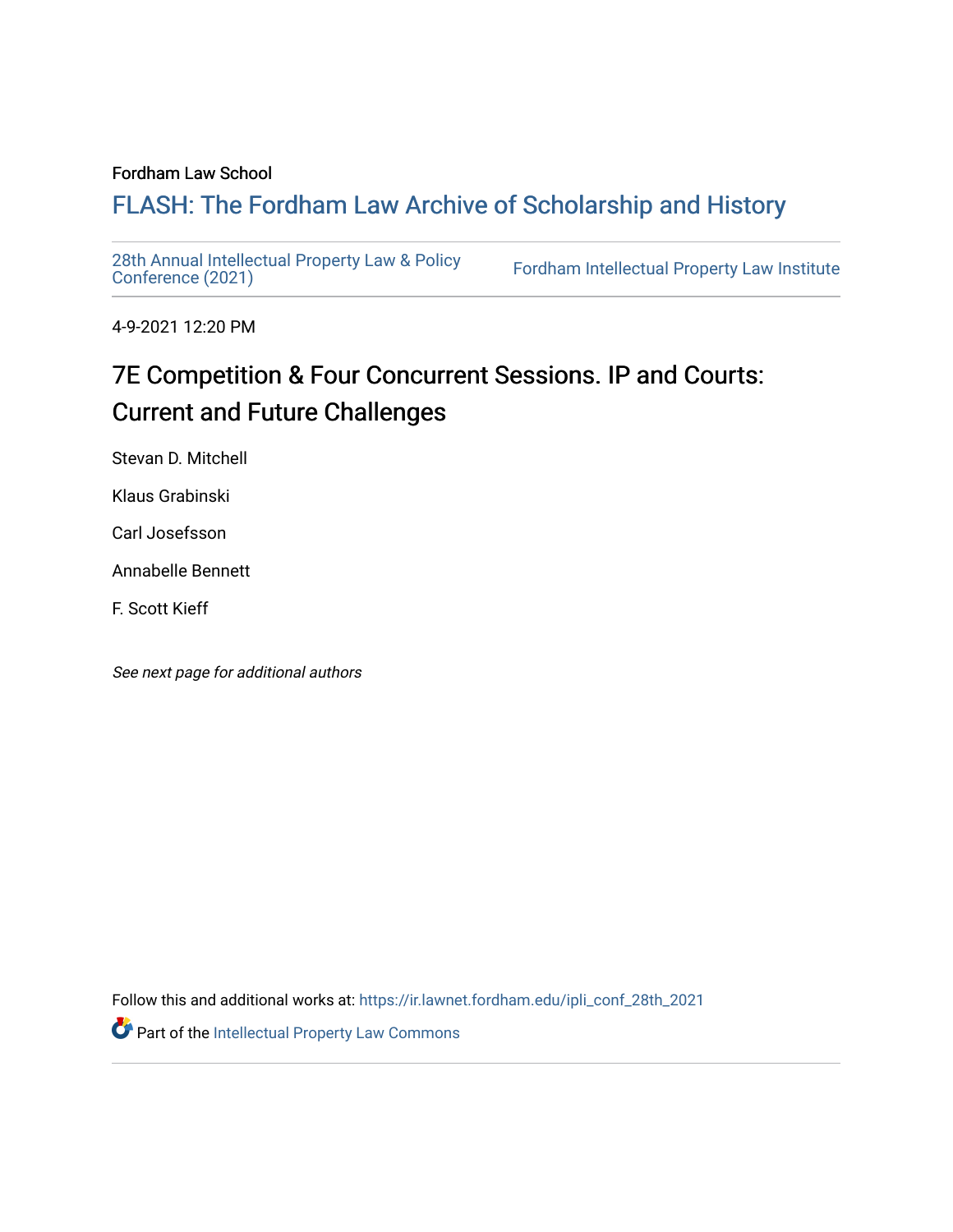## Authors

Stevan D. Mitchell, Klaus Grabinski, Carl Josefsson, Annabelle Bennett, F. Scott Kieff, and Oliver Jan Jüngst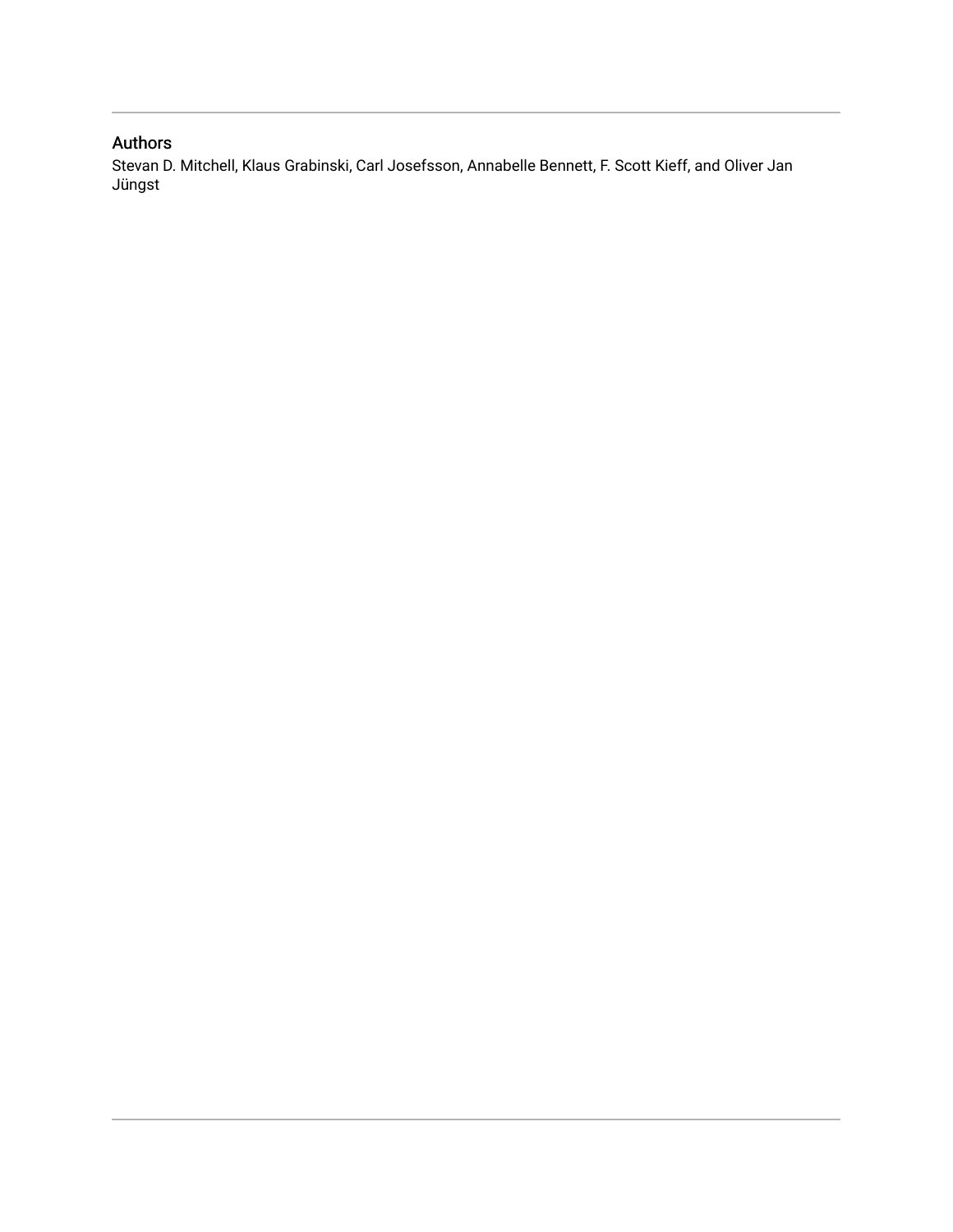### **Emily C. & John E. Hansen Intellectual Property Institute**

## **TWENTY-EIGHTH ANNUAL CONFERENCE INTERNATIONAL INTELLECTUAL PROPERTY LAW & POLICY**

*Friday, April 9, 2021 – 12:20 p.m.*

# **SESSION 7: COMPETITION & FOUR CONCURRENT SESSIONS**

*7E. IP and Courts: Current and Future Challenges*

*Moderator:*

**Stevan D. Mitchell**

*Office of Standards and Intellectual Property (OSIP), International Trade Administration, Washington, D.C.*

## *Speakers***:**

**Klaus Grabinski** *Federal Court of Justice, Karlsruhe How the Pandemic Has Affected Patent Litigation at the Bundesgerichtshof and What Might Remain Once the Pandemic Has Been Overcome*

**Carl Josefsson**

*Boards of Appeal of the European Patent Office, Haar The Boards of Appeal of the EPO – Judicial Authority of First and Final Instance: Recent Developments in the Appeals Procedure*

**Annabelle Bennett**

*Former Judge of the Federal Court of Australia, Sydney; Bond University, Robina, Queensland Which Courts; Which Judge; Which System?*

> **F. Scott Kieff** *Kieff Strategies LLC, Washington, D.C.*

*Options for IP Dispute Settlement*

*Panelist***: Oliver Jan Jüngst** *Bird & Bird LLP, Düsseldorf*

\* \* \*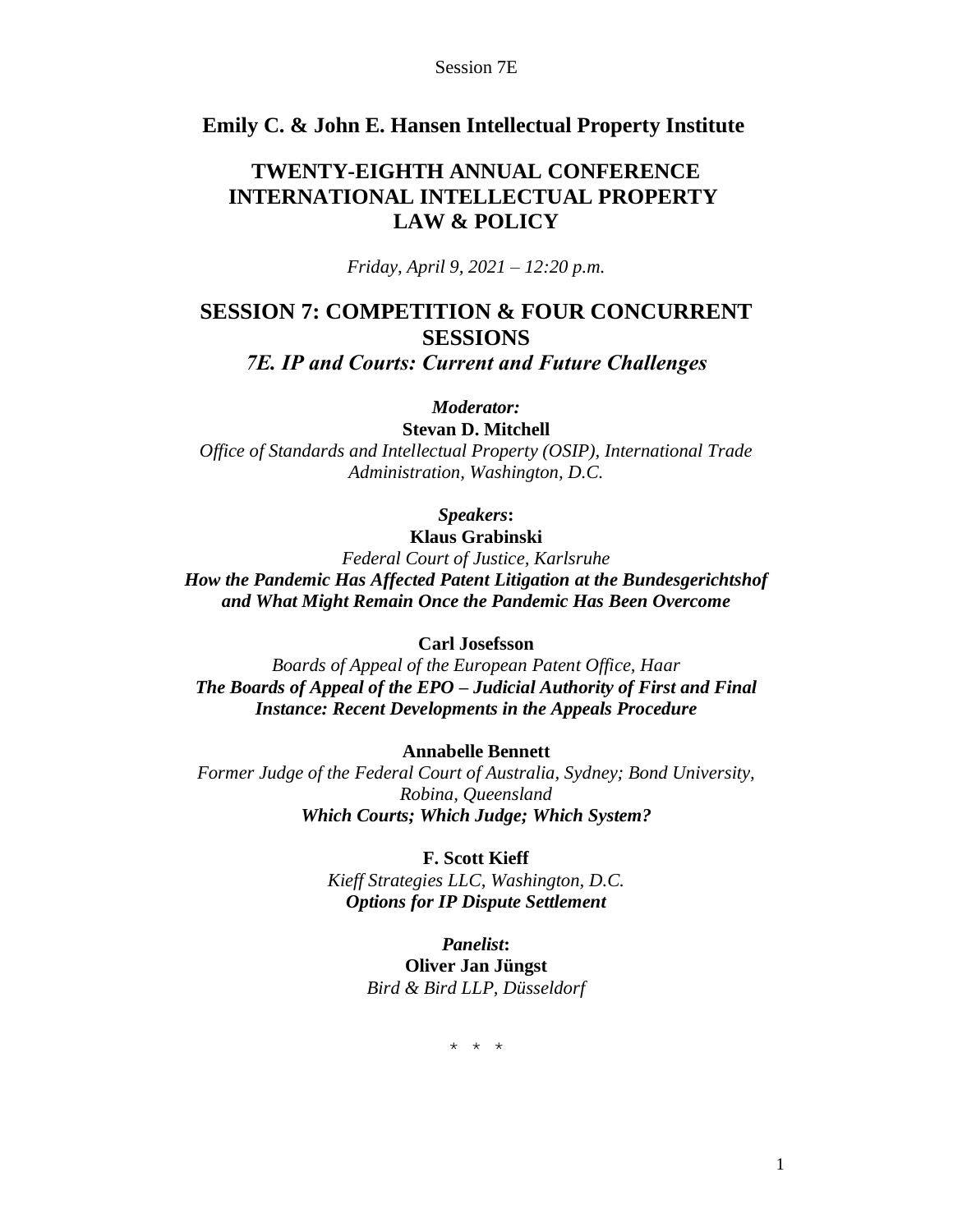STEVAN MITCHELL: Thank you all. Good morning, good afternoon, and good evening, depending on where you are currently. I'm Steve Mitchell and I direct the Office of Standards and Intellectual Property for the International Trade Administration, which is part of the U.S. Department of Commerce. I want to welcome you to a panel that is quite compelling even in an ordinary year when we hear from leading jurists and judicial administrators about how they're navigating challenges that have arisen from changes in prevailing IP law and policy, procedures, and litigation practice.

This year, we have another overlay to navigate, that one being the challenges presented to jurists and judicial systems by COVID-19. When I think about how my agency has navigated these challenges, I think we're at something of an advantage because we're already a highly decentralized agency with dozens of offices throughout the United States and in dozens of countries as well.

By contrast, I can't imagine a function that is traditionally more centralized and less distributed than giving litigants access to their day in court or to confront face-to-face other claimants in an arbitration proceeding. I'm very excited to hear from leaders in their respective fora about how they have addressed these and other challenges in the past year. Beginning with Dr. Klaus Grabinski who is from the German Federal Court of Justice, the BGH, $<sup>1</sup>$  in Karlsruhe. Without further delay,</sup> let me turn things over to Dr. Grabinski for his presentation on how the pandemic has affected patent litigation at BGH and what might remain once the pandemic has been overcome.

KLAUS GRABINSKI: The topic of my speech is how the Federal Court of Justice is trying to cope with the COVID situation and restrictions and what may remain when COVID is gone. As you know, in German patent litigation, the written procedure is important, but also, of course, the oral hearing is very important.

Written procedure is important because judges very carefully read what party representatives have written and form a preliminary opinion and then communicate this opinion to the lawyers and to the parties at the beginning of the hearing followed by the pleadings of the lawyers. The lawyers, particularly the lawyer to whose detriment this preliminary opinion is, have the chance to respond and state what they think is right.

Also, oral hearing is very important in German patent litigation. In the courtroom, not only party representatives but also the parties, and this can also be in-house counsel, executors, interpreters, everyone may attend. There may be a lot of people in the courtroom. Usually, there is one hearing per week and sometimes even two hearings in less complex cases. The hearings never take longer than one day, and it's not very often, but sometimes witnesses are also heard and experts may also be heard in patent validity cases.

When the COVID situation came up in March, April of last year, of course, this caused a lot of problems. The court was contacted by the party representatives, and they were saying, "Well, the party cannot travel because of travel restrictions and cannot come to Karlsruhe. Hotels have been closed; they cannot stay in Karlsruhe. Also, the courtroom capacity has been reduced due to COVID restrictions."

<sup>&</sup>lt;sup>1</sup> Bundesgerichtshof.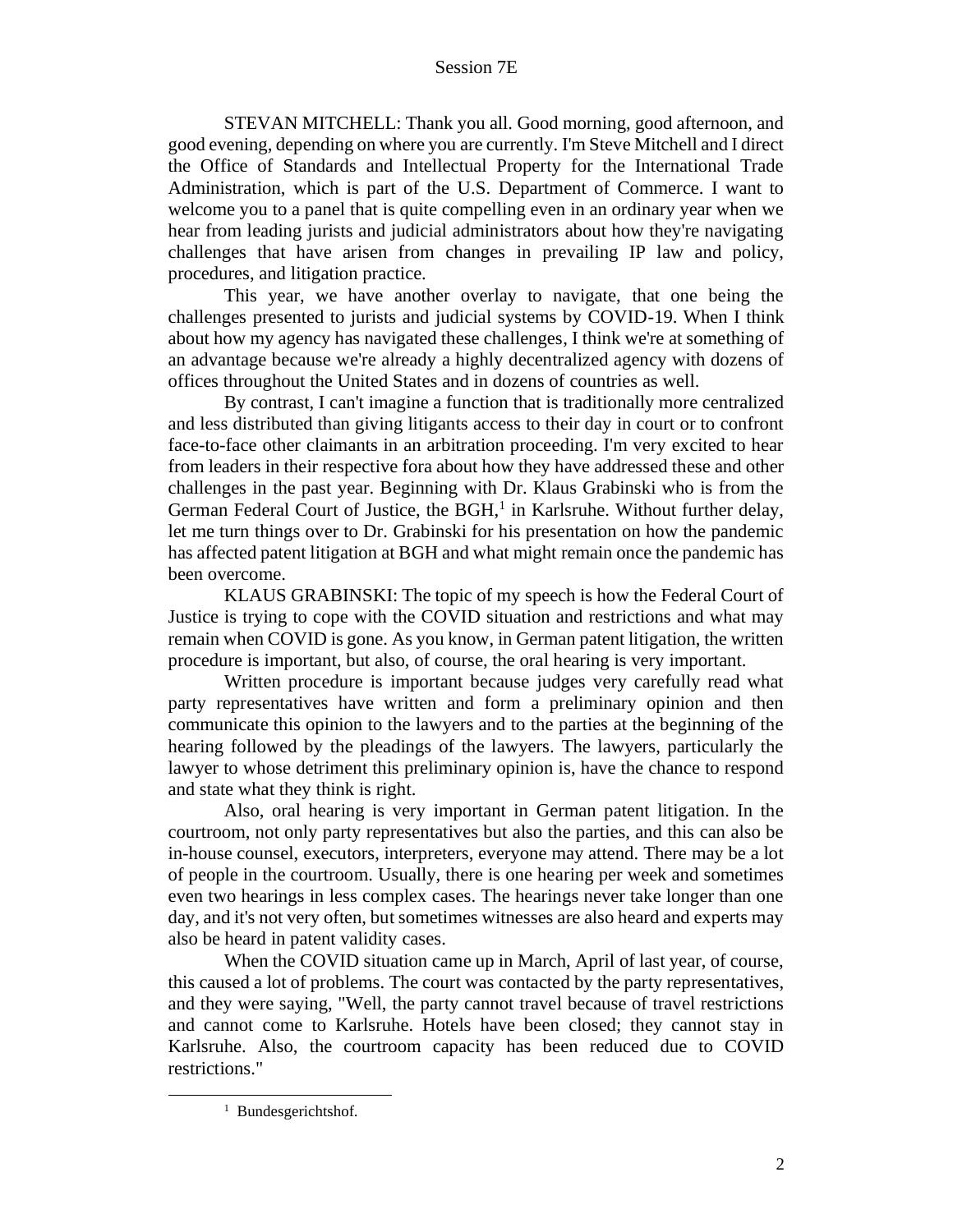There were also parties asking to cancel hearings, and actually, three or four hearings had been canceled. Of course, a solution had to be found because the show had to go on. In that situation, the Court looked into the rules of procedure and in the rules, there is a section that was introduced into the rules of procedure some years ago but was never of great importance that became central.

This section allows the court to permit parties, representatives, and assistants to join the hearing and also have expert witnesses or party hearings to take place by video transmission. The only thing that is not permitted is recording the video transmission. The Court decided to make extensive use of this section. Since then, almost all hearings are hybrid hearings.

Pursuant to the rules of procedure all judges of the panel, which means all five judges, have to be in the courtroom at all times during proceedings. Representatives are only allowed in a small number, so usually one or two representatives — normally a lawyer who is presenting the legal aspects and the patent attorney who is presenting the technical aspects. And all other people, parties, and other representatives join by video. Public access is also guaranteed but only in a small number.

What you can see here is one of our courtrooms, the larger courtroom, and what you can see in the middle is the camera tree. The camera tree has four cameras which go in each of the four directions so that one camera goes in the direction of the bench of judges, two cameras in the direction of each side of the parties, and one camera is for the audience. When you look at the lower picture to the right side, there you have the perspective, the angle of the court, and you see these little screens. In the screens, the judges can see all other participants that join by video, and then also the lawyers have the same kind of screens.

Here, you see big screens where you can also see the participants by video from the audience's perspective. Now, how did it work in the past? It worked pretty well. Usually, how to participate is very similar to participating in any other video conference. Usually, you're given an invitation link, and there is a rehearsal session, usually one day before the hearing. During that rehearsal session, all technical problems are fixed.

The system proved to be very reliable. The court usually uses a video platform that everybody else uses, and it is very helpful also for uploading documents. When a judge or one of the lawyers is referring to a certain document, simultaneously, this document is uploaded and appears on the screen. When a certain citation is made, for example, from the patent specification column 4, line 32, this particular part of the patent specification appears on the screen, and that can make the discussion easier and also focus on the documents and on the parts of the documents that really matter.

What has been the user feedback since then? The vast majority of participants have been grateful for not having to travel, in particular, in the COVID situation. Litigators usually prefer not to join by video, but still be on-site. This is particularly the case when the litigator on one side wants to appear, then normally also the litigator on the other side wants to appear.

Since litigation is very international before the Federal Court of Justice, very often both parties are not from Germany or one of the parties is not from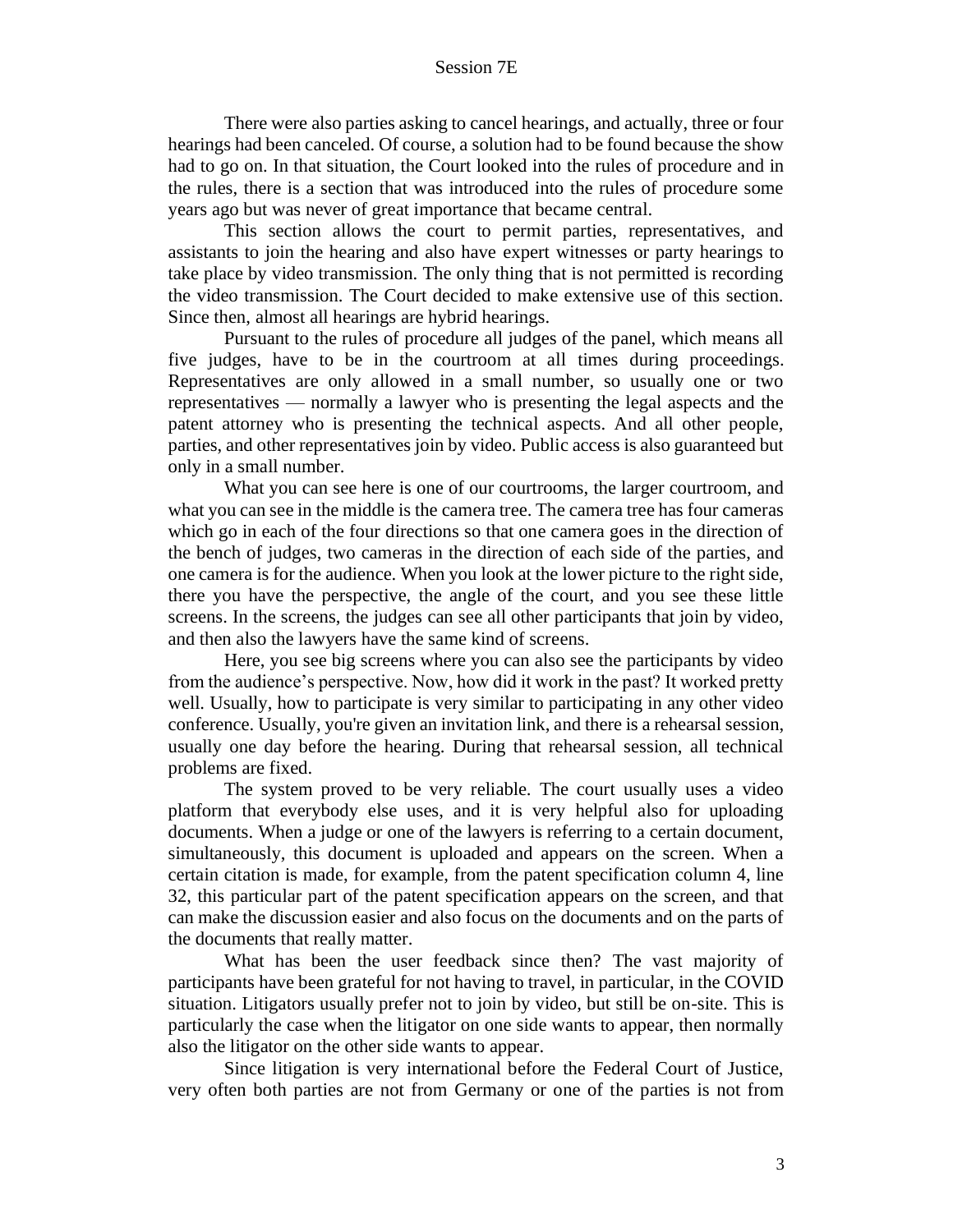Germany. Also, the issue of interpreters is important, and interpreters like the system because they have an extra line between the party and themselves, and they do not interfere in any way with the running of the hearing.

The question is, what will remain after COVID-19? My expectation is that we will see a hybrid format. Lawyers, litigators normally want to be on-site. They want to be in the courtroom in order to bring forward their case, and this, of course, is still at least to some extent easier than by video. However, my expectation is that parties, particularly when they come from far away, prefer to join by video because it's much easier. It's also possible, if necessary, that there is an exchange of views between those who join by video and those who are in the courtroom.

My résumé is that we will see these kinds of hybrid hearings in the future with part of the party representatives and parties in the courtroom, but others joining by video, and this is something we learned from the COVID situation. Thank you very much for your attention.

STEVAN MICHELL: Thank you very much, Judge Grabinski for a terrific overview of intensely practical considerations, which I'm sure face other similar fora as well. Let me turn quickly to our other speakers and our commentator, Mr. Jüngst, to see if you have any quick-hitting observations and also ask those in the audience to contribute any questions to the Q&A as we'll be turning over to the next speaker rather quickly. Sir?

OLIVER JAN JÜNGST: Yes, Steve. Thank you. My name is Oliver Jüngst. I'm a partner with Bird & Bird in Germany, and thank you so much, Klaus, for your presentation. That was excellent. I also want to thank you and the whole Senate, basically, for making this possible on such a short timing. Nobody should believe that the other courts, the lower courts, first instance or second instance, are able to match what Klaus Grabinski just kindly explained. That's not because the judges do not want to do this, but it's the technical equipment. It's the ability to use the systems.

Klaus nicely reported about several cameras, several screens and actions. I think this is very important to make it happen. By comparison, I've been before other courts where basically there was only one little screen where you could see, and as Klaus has kindly explained, it's important that the judges are sitting together as a panel. If you have a three-judge panel or even a five-judge panel, everybody has to be on the screen, and then you have to take into account the social distancing rules that currently apply, so people are sitting far apart, and you can see them as very, very small persons basically.

This is totally different before the Federal Supreme Court because of the technical system that they can use and the ability of using that, but the willingness of using these kinds of systems is very important. I totally agree with Klaus' observation that the hybrid system is a good system for many, in particular those that have to travel from Australia, New Zealand, and the U.S. to come to the hearings. It's pretty easy, and clients love that. I have also to say that, unfortunately, some courts do not allow hybrid systems at all, such as the Federal Patent Court at this stage, but it remains to be seen whether this would change going forward. Thank you.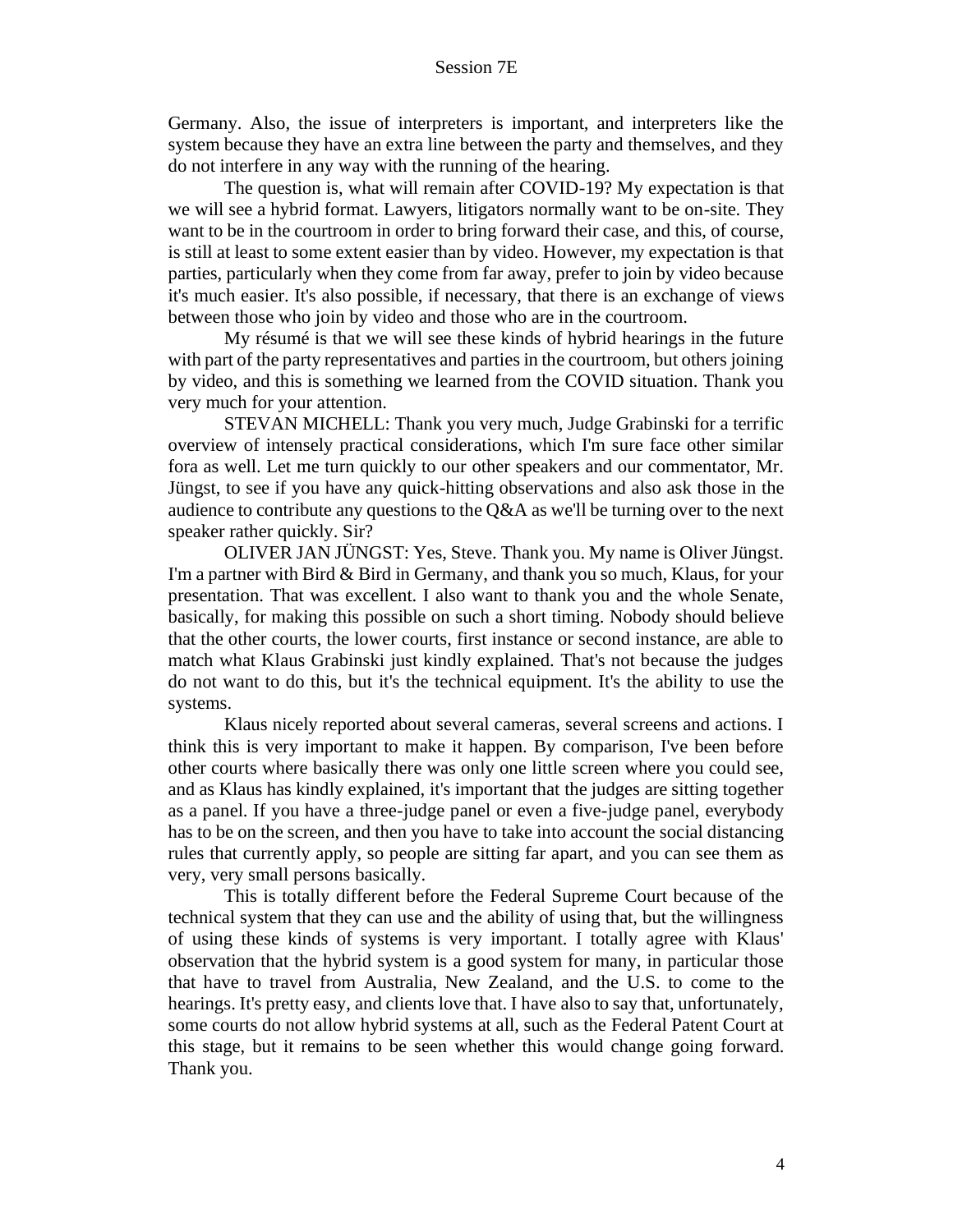STEVAN MITCHELL: Thank you. Any additional questions, observations, or comments from the speakers? Well, if there are none, and seeing no questions in the Q&A box, we'll proceed to the next speaker, Mr. Carl Josefsson. Let me turn to the next speaker, Mr. Carl Josefsson, the president of the Boards of Appeal of the European Patent Office in Haar, Germany. He will speak to recent developments in the appeals procedure for the Boards of Appeal of the EPO. $2$  Sir?

CARL JOSEFSSON: Thank you very much. I hope you hear me well. I'm very happy to have the opportunity to speak to you. Today, I am speaking on the Boards of Appeal of the EPO. In U.S. terms, we would be something of a combination between the PTAB<sup>3</sup> and the Courts of Appeal of the Federal Circuit. We are formally a part of the European Patent Office, but we are a separate and autonomous unit.

I am the President of the Board of Appeals, and I report to the Administrative Council, which is on the highest body in the European Patent Organization. There is also a Boards of Appeal Committee, which supervises and advises me and the Boards of Appeal, and that committee includes three senior patent judges from the contracting States of the European Patent Convention. For the time being, it is Sir Colin Birss, Mr. Klaus Bacher, and Mr. Are Stenvik from the UK, Germany, and Norway respectively. There are also representatives from the delegations of the Contracting States sitting in the Administrative Council, in this committee.

The structure of the Boards, the core of the work and the Boards. The Technical Boards settle some 3,000 technical cases a year. There are 28 Technical Boards, and that guarantees a very high degree of specialization technically in the Boards of Appeal. The Enlarged Board of Appeal is not an appeal body within the boards, and the Enlarged Board has mainly two functions. It makes determinations on important points of law, which are referred to the Enlarged Board, either by the President of the European Patent Office or by one of the Technical Boards or by the Legal Board. It also deals with petitions for review when there are alleged fundamental procedural violations from parties after deciding cases, but these are limited tasks, and it's not possible to appeal to the Enlarged Board of Appeal.

The Boards of Appeal — we are first and final judicial instance, and we try both points of law and fact. The judicial character of our proceedings has been underlined in the recent revision of our rules of procedure. The revised rules came into force on the 1st of January last year. They focus on efficiency in two meanings. Enhanced efficiency in our case management; importantly, communications are now mandatory for the Boards in preparing the oral proceedings. Efficiency also in the sense that the purpose is to reduce the number of issues dealt with on appeal. Another important part is to increase the predictability for the parties — of what will happen in the proceedings, and of course, to increase harmonization between the Boards in the way we treat procedural matters.

Amendments. It is possible to amend patent claims on appeal, but this is getting stricter. That is one important part of these revised Rules of Procedure, which then codify practices established and makes clear that the onus to justify

<sup>2</sup> European Patent Office.

<sup>&</sup>lt;sup>3</sup> Patent Trial and Appeal Board.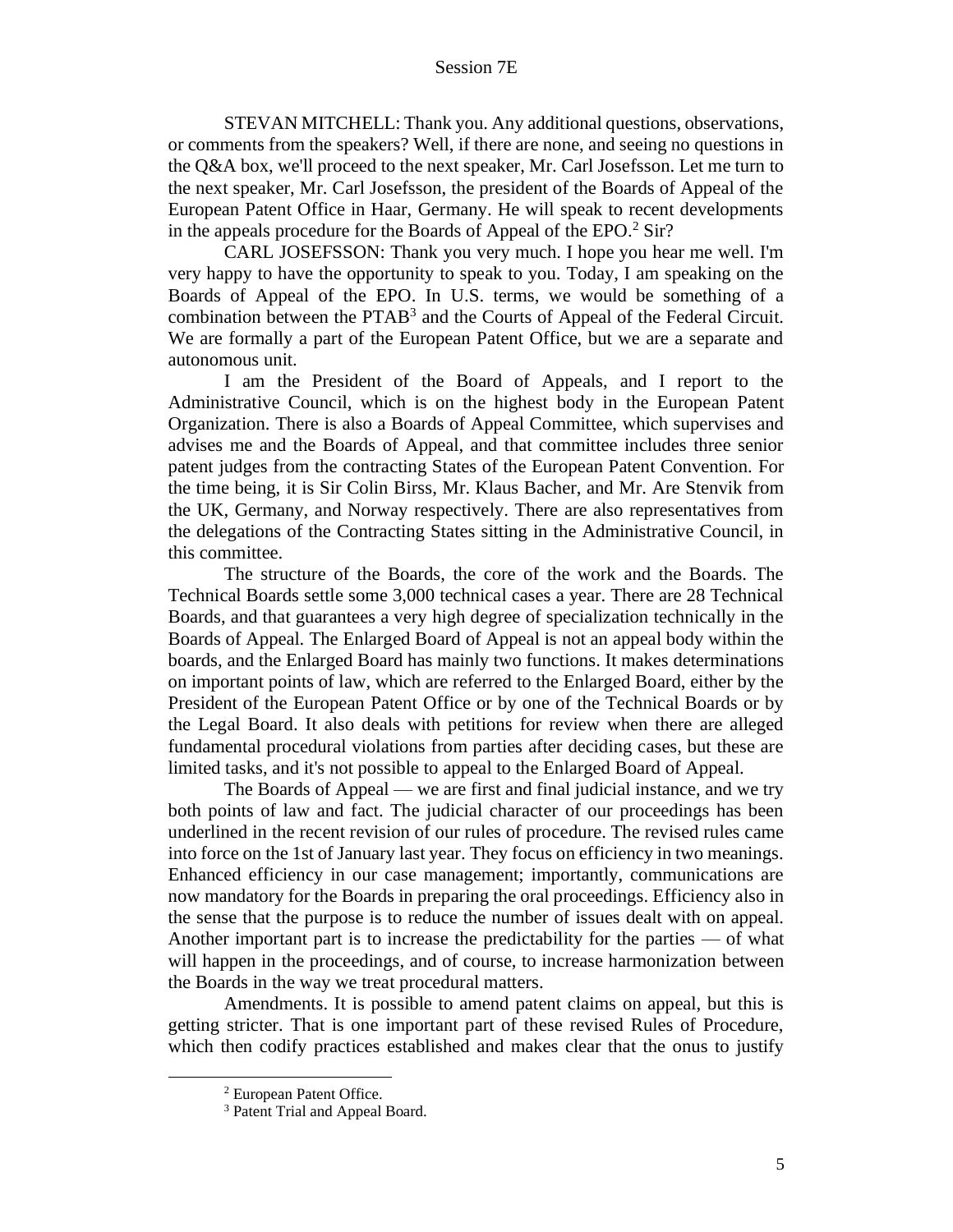amendments of the cases is on the parties, that the amendment should narrow down the scope of the case and that the admittance is in the discretion of the deciding Board. We have something called the convergent approach, which means that the possibilities to amend become increasingly limited as the case progresses before the Boards.

This is shown with this picture here, and the first level is at the stage of admittance of grounds and reply. The second level, before we summon, and the final third level then after the summons to oral proceedings, and at that level, there needs to be exceptional circumstances in order to amend a patent claim. Of course, a party's rights to be heard and their right to fair proceedings needs to be respected in the application of all this.

A bit of advice then to parties — with the stricter application of admitting amended claims, front-load your cases, substantiate the cases already completely before the examining division or as may be before the opposition division. When on appeal, present the complete case in the first submission before the Board, and bring any claim and amendments as early as possible, at the earliest possible point in time, and justify amendments made.

We had, in the Boards of Appeal also, of course, like all of you, important developments during the pandemic. We introduced proceedings conducted by videoconference in both ex parte and inter-partes cases and also with the possibility of interpretation. There was also a new article of the Rules of Procedure adopted and eventually approved, which came into force a week ago on the 1st of April, according to which, in the first paragraph, it is in the discretion of the Board to hold oral proceedings via video conference. In deciding so, all relevant factors would be taken into account.

It is according to this provision, then, possible to have the mixed-mode or the distributed mode, so there is a physical presence hearing as a basis, but parties may attend them via video conference. This possibility is also there. It's also possible and it is of particular importance now during the pandemic also for Board members to participate remotely.

Now, we have used some different techniques, but mainly for the oral proceedings we started with "Skype for Business" and now we use "Zoom," which also enables deliberation between the parties, internally in separate rooms and you can also, like here, share the screen to do presentations, et cetera.

Final remarks with first and final instance. It is getting stricter to amend claims under the new rules of procedure, and we have gained a lot of experience with video conferencing due to the pandemic so far. Thank you so much for your attention.

STEVAN MITCHELL: Thank you, sir. I must admit, I'm truly impressed by the speed with which these various remote access opportunities were created and put into place. My question for the panel is a general one, which is: What has been the overall impact on your ability to manage cases over the past eight or nine months when these options have been available? Do you find that it has actually expedited your ability to efficiently process cases, or is it really about the same as before?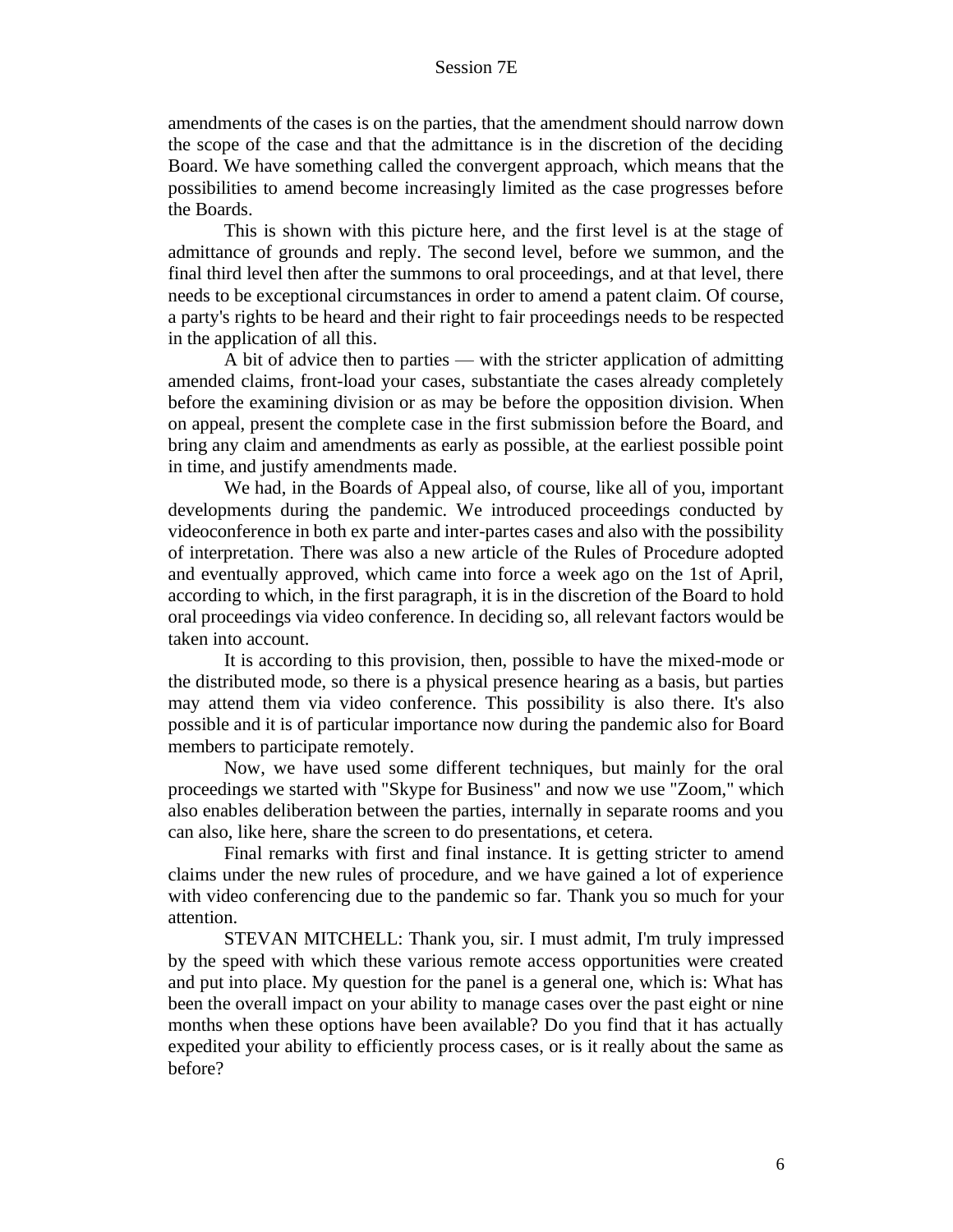CARL JOSEFSSON: If I might. Yes, thank you very much, Stevan. Well, I would say it has been essential for the Boards. We, for a couple of months, a year ago, we had to restrict our activities and stopped holding oral proceedings because of the restrictions imposed by the pandemic. Then we took a lot of measures in order to enable, in a limited way — similar as Klaus has explained for the Bundesgerichtshof — to have physical presence here, but only in a limited way. Then, of course, colleagues and parties used to travel to Munich for our hearings. The development of the videoconferencing technology has been essential for us to be able to continue with the administration of justice during the pandemic.

STEVAN MITCHELL: Any other observations from the speakers or the panel? Mr. Jüngst, do you have a practitioner's perspective on the question?

OLIVER JAN JÜNGST: Thank you, Steve. Thank you so much Carl for your observation. I could see a lot of your slides and your thoughts and comments. That was very helpful. Steve mentioned at the beginning that you are located in Haar, and perhaps you wanted to explain the discussion that was there about whether Haar is Munich or not, and whether this is not solved, because people might not know where Haar is located.

CARL JOSEFSSON: Now, Haar is a location a number of stations away from the city center with public transportation. It's about 20 minutes from the city center of Munich. Indeed, we answered in the Enlarged Board a question in 2019 about the compatibility with the location here, on the holding of hearings here with certain provisions in the Convention. We found that there was no infringement of the Convention with holding all the proceedings also at this distance from the city center of Munich, so to speak, in short.

I should add a few words for completeness. I am President of the Boards of Appeal and I am also Chairman of the Enlarged Board of Appeal. There is a referral now pending on the legality of oral proceedings being conducted with the use of videoconferencing technology if parties have not given their consent to this. Being chairman of the Enlarged Board, I will and must refrain from commenting anything on this pending referral.

KLAUS GRABINSKI: If you will allow me to weigh in, there's I think an interesting aspect. As I mentioned, there are not often witness hearings at the Federal Court of Justice, but actually, we had one in the last year and this was done by video. However, I can also imagine witness hearings that should not take place by video if, alternatively, the witness can also be heard in the courtroom There is a risk that when the witness is not present in the courtroom people on-site may influence the witness during the interrogation. I think this perhaps is one situation where you can see the limits of video.

I think for the time being it will not be online hearings only. The hybrid format, however, has advantages. I would even say, leave it to some extent where possible to allow the parties the way they prefer. If they don't want to travel from Korea to Germany, then why not have them by video? But for the main players in the litigation, it might be preferable, particularly when we no longer have COVID restrictions in place, to be in the courtroom. My suggestion would be a rather flexible one and also taking into consideration the needs of the parties and of course also the needs of the litigation itself.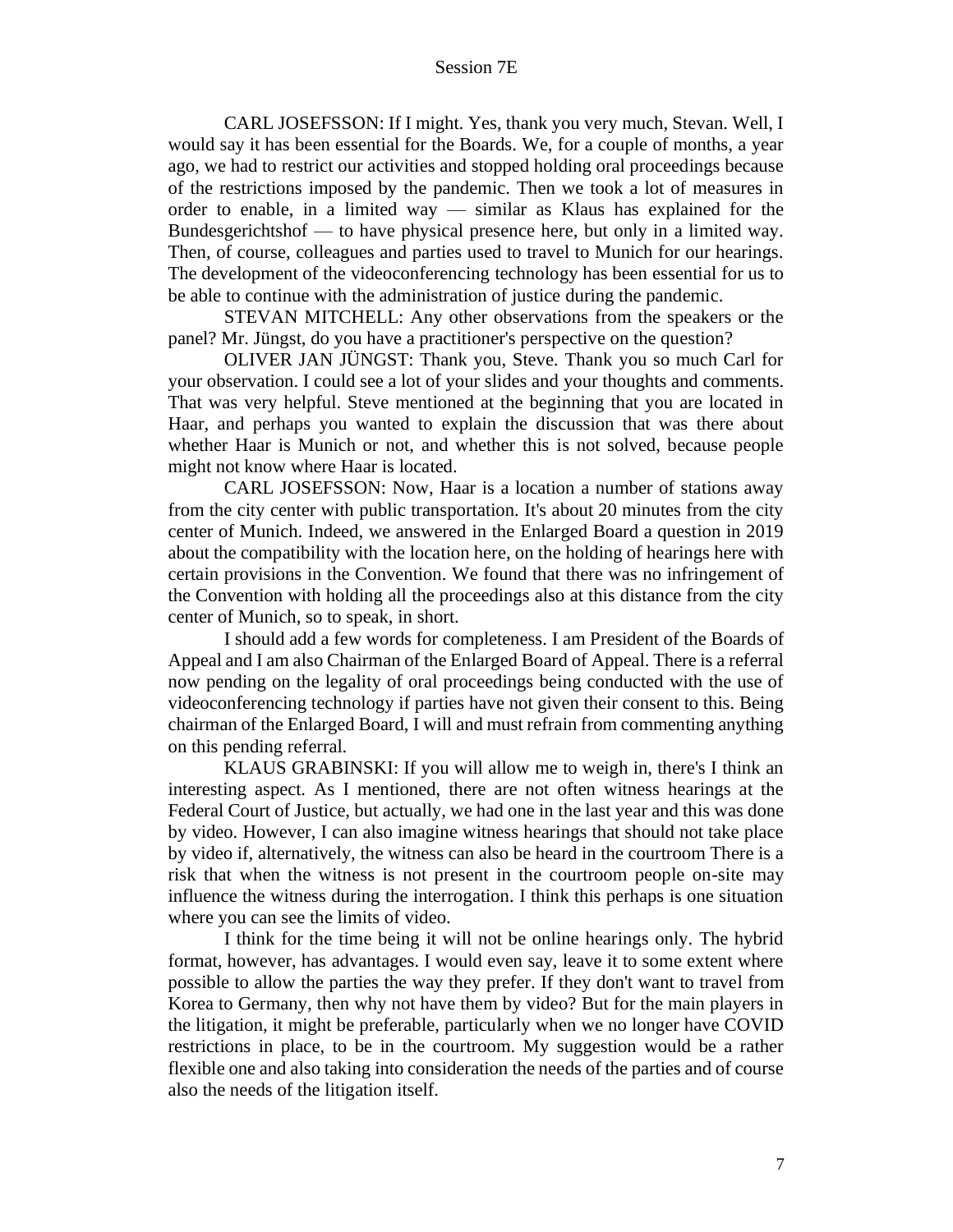STEVAN MITCHELL: I thank you, Judge, for those very helpful observations. It's now our pleasure and privilege to turn to the next speaker, the Honorable Dr. Annabelle Bennett, who is the eighth chancellor of Bond University and a former judge of the Federal Court of Appeal in Sydney, Australia and who I believe has also made the greatest time of day sacrifice to be with us today. Thank you very much for that, Judge Bennett.

ANNABELLE BENNETT: Thanks, Stevan. Well, first I have to say that it's a thrill to be here, in a way. It's 3:00 AM. I'm loving every second of it. It only goes to show how much I think that I, like so many others, really have a special place in our heart for Fordham and the experience of being together and with all of the wonderful people. It's lovely to share the panel with people that I've met at Fordham and continued in friendships with, like Klaus and some people on the screen whom I love dearly. I think that's the reason why I'm here.

I guess what you said before — and I didn't answer in the panel in the intervening comments because some of it I thought I'd save for this part of my own presentation. Why? Because this topic is about challenges to the courts. I'm not currently sitting as a judge. However, just to clarify one thing, for the Federal Court in Australia, we sit both at first instance and on appeal but, as I often point out, not in the same case.

I know that the Federal Court has also taken up this challenge of dealing with matters remotely, because our judges also sit all over the country and travel was not possible because, as a country, we divided up and we had state border closures everywhere like I'm sure other countries did. The remote system had to work, and it had to work in order to enable judges to sit together. For appeal purposes, they also had to sit as a panel but remotely.

But I had a couple of other experiences during this time as well. I was appointed a Royal Commissioner to inquire into national natural disasters in Australia, which included, but was not limited to, the bush fires. You may have heard about the bush fires we had last year, which were appalling. That Commission started before COVID, and we were in a very tight timeframe, so we had to move seamlessly into a video hearing.

I've also done arbitrations and things like that now internationally with people on different time zones. Australia always misses out. They started every day for me at 4:00 AM, which was a lot of fun. That was to accommodate the United States, London, and Italy. We found that it works. What I found in both of those cases was that it works best when there are people to help with the video linkages, and it may be that within the court systems you've now taken on people who can help with that.

In each of the cases where I've had really big hearings, we've had professional people come in to manage the videos, and that has actually minimized the consequences for the parties, like being able to screen share, Klaus, so having to have it work. What happens is then you have outside people doing it and that makes an enormous difference. I think that is one way that it makes it a far better system.

In the matters that I've been in, we've taken a fairly strict approach. It's a bit like Christopher Floyd's comment with regard to Klaus's, which is that if one side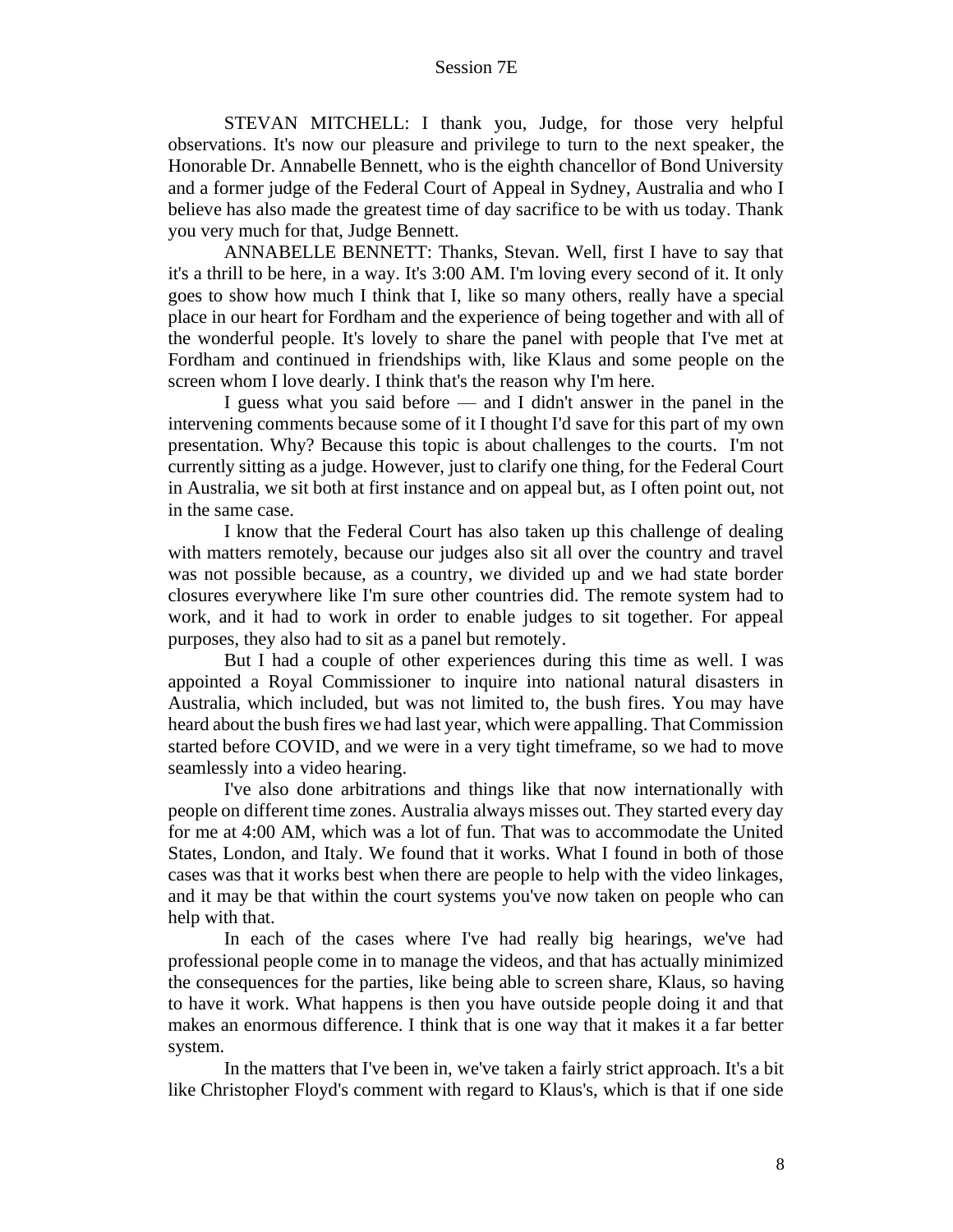cannot appear, then nobody appears in person. So, it's one in, all in. You can't have one lawyer or one set of witnesses in the courtroom with the judges and not the representatives of the other side. That we've applied as well.

What I wanted to raise, though — about the fact that the courts have been very flexible in adopting these hybrid models, or first all video and then perhaps hybrid models, and that's a wonderful thing. I think for the reasons that have already been given, a lot of that will continue. I haven't been able to attend all of the papers because really, I've needed to get some sleep, but I saw from some of the summaries that other people have raised similar issues that have come up.

I see that Colin Birss made a comment on his little summary thing. I don't know if he actually spoke to it because we all give summaries and then change our minds about what we're going to say when we get it. He actually made the comment about how things are going to be so much more online. That is also good news, bad news. I mean, it's terrific if people can get online determinations. Very convenient, very efficient for the parties.

My thought when I read his little summary was: how boring for the judges. I mean, are we going to attract people who want to be judges if everything you do is online, because part of the fun, I mean, one of the reasons you changed and, in the common law world, you'd give up being an advocate, which is the fun part, is then when you become a judge. I don't want to spend my whole life sitting there just reading material. It's bad enough with those countries that have enormous written briefs and almost no oral hearings.

I'm glad to hear Klaus emphasize the oral hearings in Germany because they're the fun bit. They're also the bit that really enables you to come to grips with the issues. I think it is a challenge for the courts and for the judges to keep themselves loving it and engaged and having the parties feeling as if they're getting that interaction. At the same time, you have, by necessity, hybrid models. I don't know about your countries, but I know that in our country we are finding it hard to get people back to work physically in the city. Everyone loves this idea of working from home. It's terrific because it's much more efficient. You don't have traveling time, commuting time. You can go and do other things on the side. In countries where you've got to robe, what I love, I'm hearing this from counsel, is that people robe like from the waist up. It's very convenient. You put on all the formal gear, and you might have shorts underneath.

That makes life a lot easier. Then the question that arises for me is what then happens with the comparison, with, say, arbitrations? Why would people go to the courts then? If the courts have been flexible and arbitration is being flexible, won't they then turn around and maybe look at other methodologies for resolving cases, to deal with other issues that are coming up, such as secrecy and privacy questions.

Then I bring up the other challenge, which is that some of the judges in courts now around the world are taking actions that a lot of other countries and other judges are not happy with. All the ideas of orders that can have cross-border enforcement issues that some parties may not want. You might have issues with some judges looking to determine validity issues for other countries' patents because there are a lot of activist judges. Is this something that the parties want?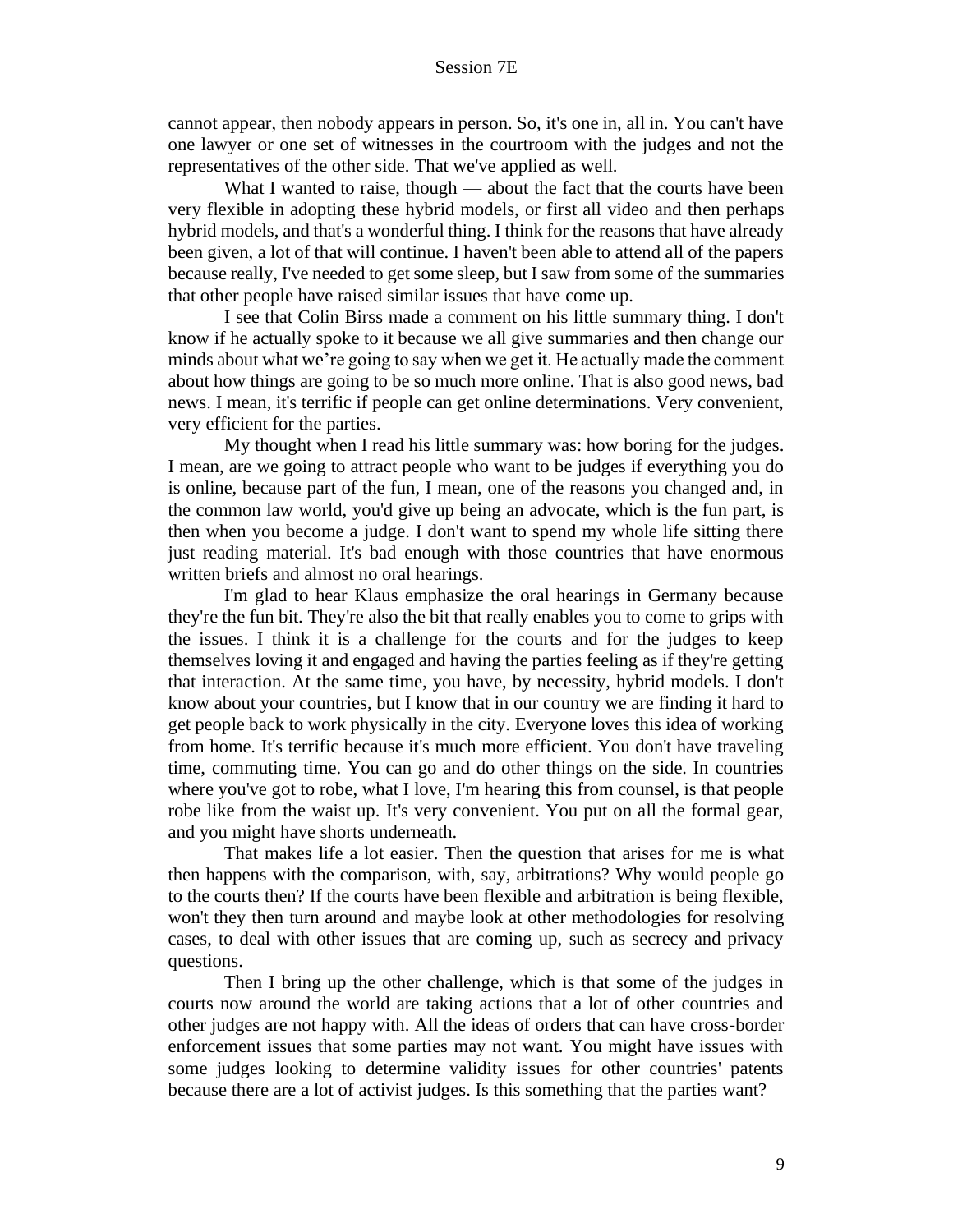Will the parties turn to other forms of determination other than the courts? That's one issue. On the other side, we have something that I saw Darren Tang raise, which is that traditionally you had certain jurisdictions that were well known for doing IP cases. What's happening now is that IP cases are proliferating all over the world in countries where there are judges that do not necessarily have the expertise, who are having to develop the expertise, and who are hearing cases.

Starting off, perhaps with copyright and trademark, but moving certainly into patents and SEPs 4 and all of the more complex cases. These judges are having to deal with these cases without having come from a tradition of IP litigation. You've got that challenge for the courts, as well. Some of that is being helped because WIPO<sup>5</sup> has now got judges meeting as an advisory group of judges from all over the world, bringing together judges from all over the world.

We had to do that meeting remotely last year, but otherwise it is in person, which is fantastic. That also means that judges of less experience are able to talk to judges of more experience from other countries about how they decide cases and the sorts of cases. Then you have a fabulous interaction. What happens after that, of course, is WhatsApp groups develop. The judges can then ask each other questions, not to have another judge determine the case, but to say, "Does anyone know about this issue? Has anyone had cases involving that issue?" That also becomes a really good system. That is a separate challenge for the courts.

Now, the separate challenge for the courts and for the litigators is, "What happens if you're with a judge where it's their first case, and they've never done a complex IP case before? How do you educate them? What do you do? Is that what you want? Then, if you're going to have that situation, do you then stay with the judicial system of the country, or do you choose an alternative way of going?"

I think the courts are going to face challenges both from within, with their own methodologies of how they deal with things, and also from without, from litigators around the world and parties who are going to balance up the different ways in which you can have cases heard more flexibly, so more able, perhaps, to forum shop between jurisdictions for the court system. Because now you don't have to travel, and can have hearings remotely, it becomes a lot easier.

If you are then choosing a different court system, do you stay with the court system or do you look at alternatives? Forget even mediation because that's actually a different thing altogether but determining alternatives like arbitrations and the ability to choose arbitrators can be important such as former judges perhaps, or expert arbitrators, experts in the field from all over the world who can now come together remotely, which affects both the costs and the flexibility of those hearings.

If you want confidentiality or other matters with which the court can deal, such as looking at competition law's intrusion into IP, whether or not some of those issues will also impact upon the way things run will also be relevant. I see my time has run out, so I'm going to stop.

STEVAN MITCHELL: Thank you, Judge Bennett. Let me turn it back to the speakers and panelists to see if there are any observations about some of the

<sup>4</sup> Standard essential patents.

<sup>&</sup>lt;sup>5</sup> World Intellectual Property Organization.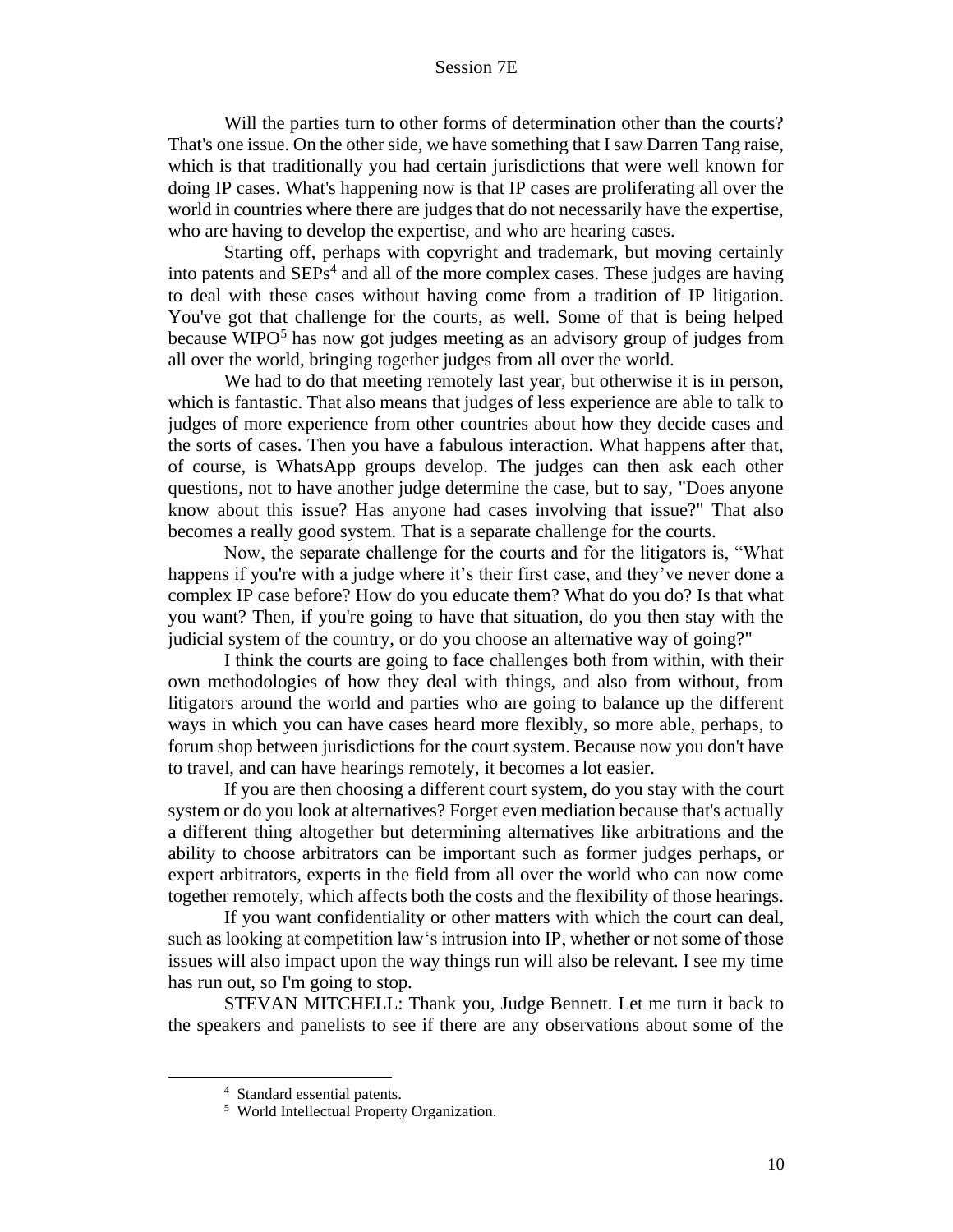many consequences that Judge Bennett was able to underscore about our increasingly digital lives. Mr. Josefsson.

CARL JOSEFFSON: Thank you so much, Annabelle. Extremely interesting, and I have a couple of comments from my side immediately. Collegiality in court. I'm in the midst of this now. We have had these experiences now after a year working — teleworking, it's called in our context. At the same time, we have had comparatively many new colleagues taking up office recently or during the pandemic. Of course, this poses challenges.

I see that as a main challenge for us now and also in the future. I think, realistically, there will be long-term consequences of the changes in many ways, for society overall, but also for the courts, and a lot of it is beneficial. But for me, one key question is that we must not jeopardize the collegiality in our courts and in the Boards. How do we do that? That is to me, one of the leading important questions.

ANNABELLE BENNETT: Carl, I agree with you a hundred percent, I agree with you a hundred percent. There's no doubt that you can do certain things. First, bringing judges together at conferences or get-togethers like the WIPO and like you have in Europe — you have the wonderful Venice one. That is important. It's also important for judges to be able to sit in the same courtroom if they possibly can, because you have an interaction you don't have otherwise.

It's interesting. I've done lots of Zoom things — we all have now over the last year and not just this — I chair boards and things now, so I have to do board meetings. There's no doubt you can do other things, getting onto a Zoom meeting 15 minutes before and just having that chat with each other, even on Zoom makes all the difference. You get a chance to talk about the case, but also just to chat, just to create that level of comfort with each other.

That is fantastic. At the same time, I have to tell you that I've chaired board meetings this year with board members I'd never met. Then when I finally got around to meeting in person, it's not the same. I hardly recognized a couple of them, even though I'd been talking to them for a year on Zoom. You're right. It's wonderful as far as it goes. You can create the collegiality. You can easily do that by having informal conversations.

At the same time, it doesn't actually replace that bit, what I would call the water cooler conversations — the ability to have those informal conversations in the corridors before you go in and out of court and matters such as that. It's up to the experienced IP judges now to bring in as much as possible. That's what WIPO was doing, for example, bringing in these judges from all over the world who are not already part of that international IP vibe like here at Fordham.

I think Hugh has to put out an invitation now to the hundreds of judges from all over the world and bring them in. This is one of the ways in which they can interact and develop collegiality with other judges, but also with other people. There are people outside the judiciary, lots of wonderful people like on this panel.

STEVAN MITCHELL: If Hugh is listening, I volunteer to moderate such a session. [laughter] Any other comments or observations?

OLIVER JAN JÜNGST: Yes, Dr. Bennett, Annabelle, thank you so much for this fascinating speech. My main question is, how can you be so active and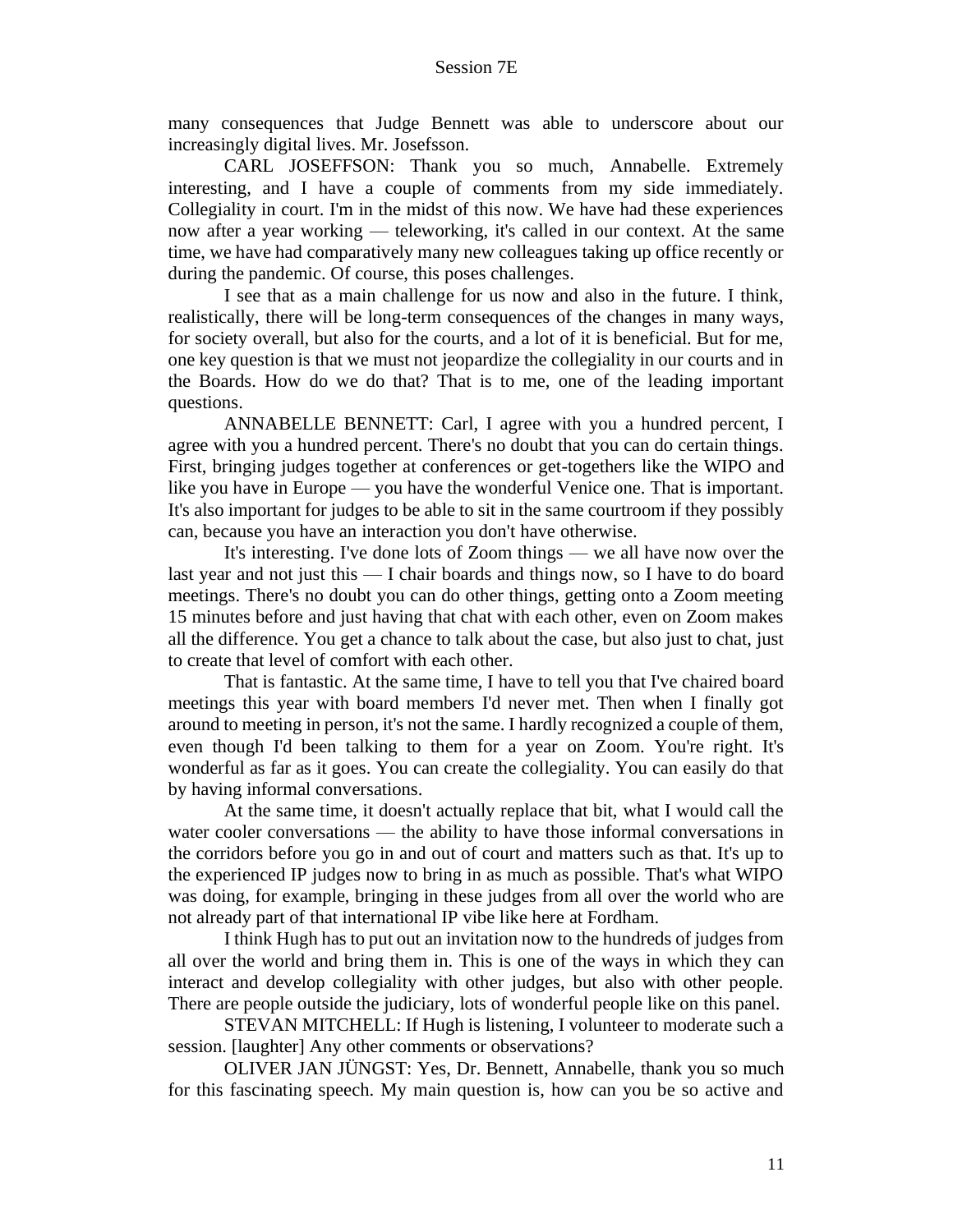energetic at three o'clock in the morning? [laughter] I would never be able to do something like that, remarkable.

ANNABELLE BENNETT: It's obviously the vibe I'm getting from the rest of you even over the camera.

OLIVER JAN JÜNGST: Thank you so much. No, I like your point in particular about whether it's still attractive for the younger generation and the younger judges to handle hearings on video. By way of an anecdote, my 16-yearold son, like many other kids these years, he loves basically his smartphone, he loves PlayStation, but he doesn't like online schooling at all.

It's so interesting to see that. I'm getting tired of that. I cannot sit at the screen the whole day, and it's all right. I fully see your point that might apply also to younger judges in particular. We are all attracted by the technology at some point, it's important in the COVID-19 situation, it's indispensable, but whether going forward, we will want to talk to a screen all the time, I doubt it. I'm looking very much forward to seeing you all next year.

KLAUS GRABINSKI: If I now may weigh in, I think we should be cherrypicking a bit. We should take the good things from what we learned during the pandemic with the video system but go back, return to the things that are not equally served by video, once the pandemic has been overcome. Probably that's the best way to deal with this. I also might be a bit of a heretic. I think Hugh is listening to this.

I think we all also experience a different situation — Fordham like it used to be on-site in New York, Fordham like it is right now — it's fully understood that this is the only way it can happen. That's wonderful that it's going to happen this way. But next year, if the pandemic no longer is there or, at least, is allowing these kinds of conferences to take place on-site, well, it might be a better choice or even to develop some hybrid thing. Let's come together in reality and not only virtually.

ANNABELLE BENNETT: The trouble with hybrid things is that this is fine when you've got individual people on computers. There is nothing worse than looking into a room, where people are sitting all together in a room, you're on the big screen and they're like ants. That is one thing Klaus that — your camera system looks very good that everybody comes up on the bigger screen. I don't think the technology is yet good enough to — they know it's meant to go to the speaker, but it doesn't work well enough yet. You need to allow for the fact that everyone has to be equal, I think, or when you're speaking at least.

STEVAN MITCHELL: Well, in introducing a dispute settlement perspective into the discussion, we're very lucky to have the Honorable F. Scott Kieff, as our next speaker, former Commissioner with the U.S. International Trade Commission, and currently of Kieff Strategies. Sir.

F. SCOTT KIEFF: Thank you so much. What a pleasure to join each of you. I echo the great thanks to each of you as well as to Hugh and the other organizers for bringing us all together. On the chance that it might be helpful, I thought what I would do is cover some slightly more substance-oriented topics rather than try to add to what is already an excellent discussion of much of the process in this space. I want to highlight some work I've been doing with my colleague Tom in this space.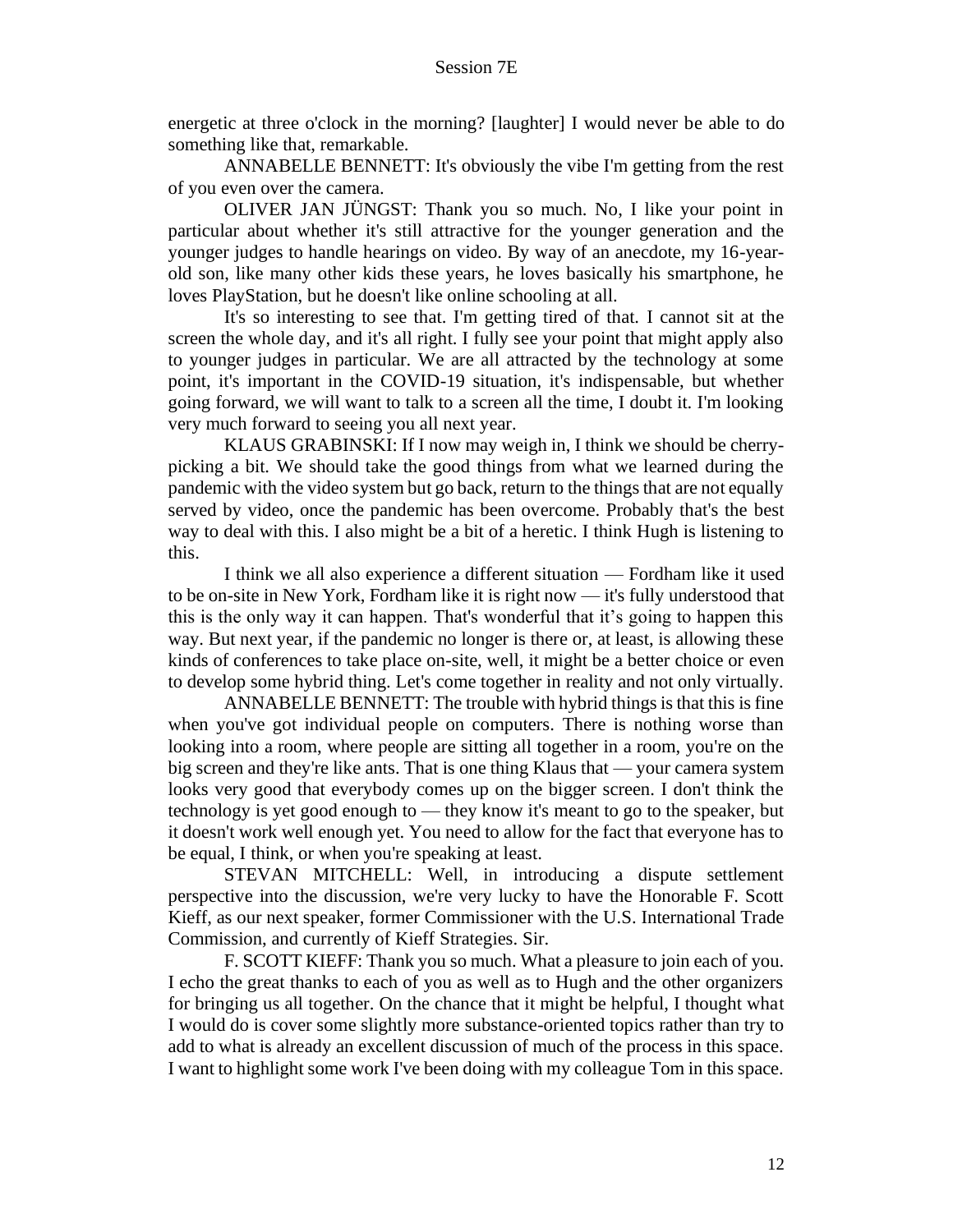We, of course, are all interested in the future. This is where we get to spend the rest of our lives, so it's an exciting place for us. For Tom and myself, we've been working on these issues for about 30 years, as academics, in the government, and then in the private sector. To give you a little sense of background, for me, it's crazy. It's absolutely nuts. When I think about my contribution to health care, it's really probably best stated as curing insomnia, writing books and articles that can put anyone to sleep.

Tom is very much the same way, lots of books and articles. For me, most of the work has focused on commercializing intellectual property, for Tom, most of the work has focused on International Law. We came together and we have been thinking about this world we look at. For those of us who were consumers of U.S. public television, there used to be this really nice guy who would get on TV and teach people how to paint trees. Happy little trees, he used to call them.

When you look out on the world map, you used to think about a bunch of happy little countries. Of course, by 2014, the language in international settings had changed to not just competition but great power competition. It's politically quite diverse. These are remarks by people in the U.S. who are on the left and the right, both seeing this as great powers' competition. I think we all know the narrative.

One of the things we see over the last year in our work as academics, as well as our work through Kieff Strategies, is that we see there's such an effort that has gone to such good use and comes from such a good place to notice how great, fair and accurate, and professional adjudication has been occurring in China. It really is spectacular to see world-class adjudication in a system that, as recently as several decades ago, was thought of by so much of the world as not doing this kind of world-class adjudication.

One of the things we have been trying to help people notice across governments, as well as the private sector, is the conclusion that there is well-earned respect for the professionalism and fairness that we see within Chinese courts and agencies. There's an important context standing behind the Chinese courts and agencies that is, unfortunately, too often overlooked.

It is the recognition of this context that puts things into a very different perspective. This context of an authoritarian central state, operating a self-described strategy of military-civil fusion, means that when Party A and Party B adjudicate in front of this court, or this agency, it may very well be fair as between A and B. At the same time, the military-civil fusion concept means that you have a very coordinated set of activities going on behind the scenes that is coordinated with not only the military operations but the domestic manufacturing high-tech operations as well, then coming back out into the world, the rest of the world, through the Belt and Road Initiative.

Fairness and professionalism normally lead to a sense of ease and comfort, especially for those in IP adjudication. We think that this insight means a degree of context and concern that is also important to keep in mind. We think that this context matters also when looking at the interfaces between how different parts of the U.S. system handle IP and antitrust.

The idea here is to just notice, that on average, on the left side of the slide, for good reasons, we operate part of our government in ways that are, by design,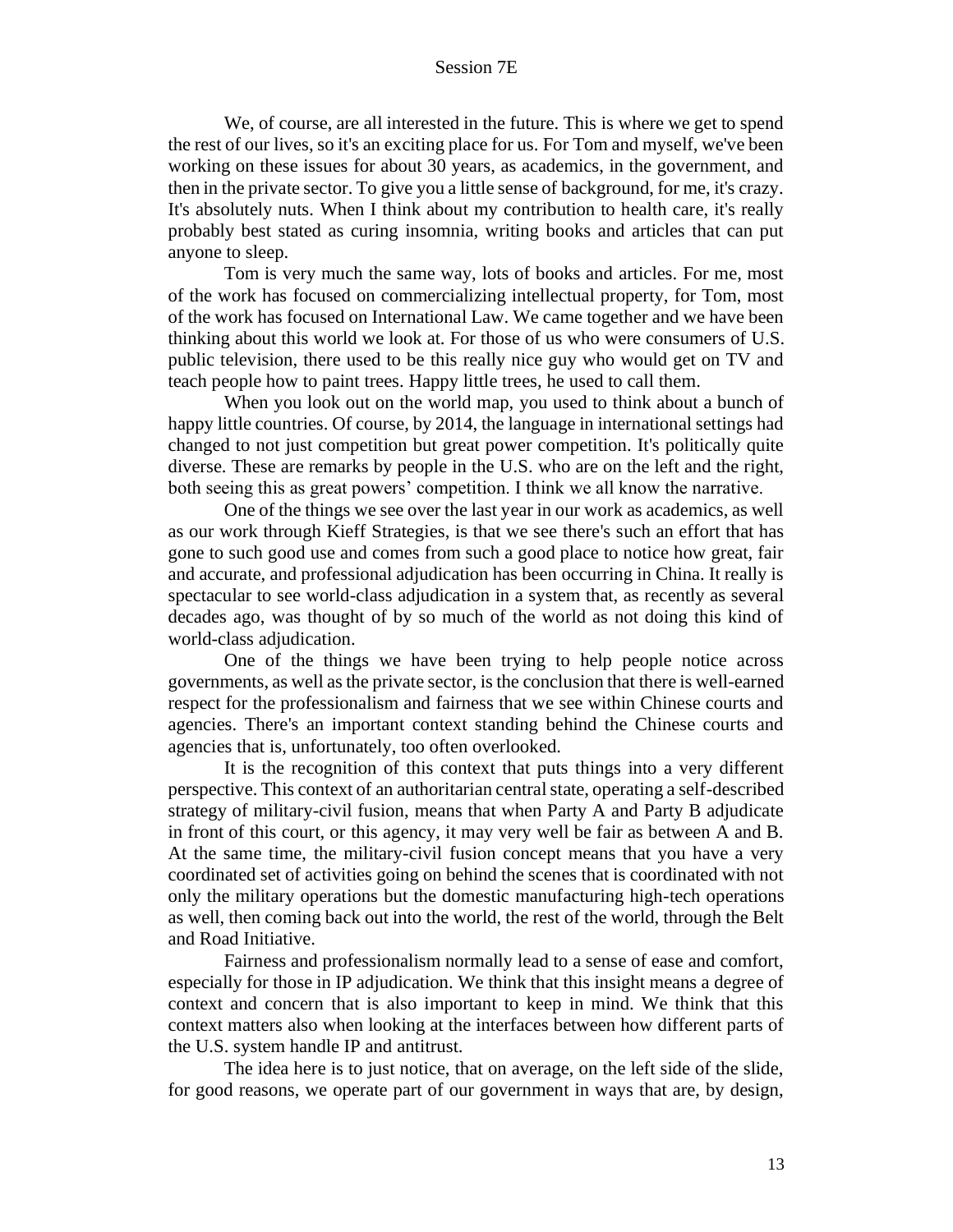very responsive to political influence — that's our executive branch. On the other side, by design, on purpose, we operate other parts of our government in ways that are either more removed from political influence or more designed to maintain political opposition and tension — that is a check on political influence.

At the same time, there's another thing that changes as you move across the slide. On the one side, you're usually talking about one issue at a time, like patent validity, or anti-competitive effect, whereas on the other side, you're talking about a set of issues at the same time. When you are talking about only one of these issues one at a time, it's quite easy to be very hyperbolic in your own argument, whereas when you're talking about the set of issues, you have selfish reasons to be more self-disciplined.

The combination of self-discipline and political tension gives rise to more neutral and more transparent adjudication. What we're seeing is the same kind of tensions in Europe, as well as in the U.S. That gives rise to some practical solutions. What we see, whether it's through our neutral work doing mediations or compliance monitoring, or our party work where we are helping teams build strategies, is that they have a lot of opportunity to manage all of these issues, and that over the time of COVID, they are managing these issues.

In fact, we're noticing a slight uptick in demand and practice despite COVID. It's really thanks to the many great ideas and techniques that our colleagues have already described for coping with the remote procedures. The ITC 337 docket is one, for example, that has been operating quite on-schedule and quite actively despite COVID, as well as other parts of the ITC docket. Let me pause there to invite comments and questions.

STEVAN MITCHELL: Thank you. I'll note we're right up against our allotted time but have about a two-minute question period for questions of Mr. Kieff, or for that matter, comments on any of the topics that were touched upon this afternoon, today I should say.

ANNABELLE BENNETT: I have a question for Scott. That was a fascinating outline of the China context, looking at the efficiency they cause. So, if you're choosing to litigate now in multinational patent litigation, for example, which country would you go to?

F. SCOTT KIEFF: We find that a mix is the best choice, but it involves a lot of places, usually, outside of China, even if it involves activity in China. The good news is there are a lot of wonderful courts and agencies, and jurisdictions all around the rest of the world. There are lots of ways to do business with and resolve conflicts involving China, without putting quite as much risk as one has to put on the table if one wants to actually go into a Chinese court or agency and engage directly in that kind of dispute. Accommodation entities is an alternative strategy where you have an operating entity and then a related entity, and the related entity is doing the litigation. That is the alternative strategy.

KLAUS GRABINSKI: I also have a question for Scott. This might be the \$100 question. You have SEP litigation in a number of countries going on in parallel. Who should decide? Let's say the U.S. Let's say UK. Let's say Germany. Let's say China. Let's say India, and anybody else who wants to join this club.